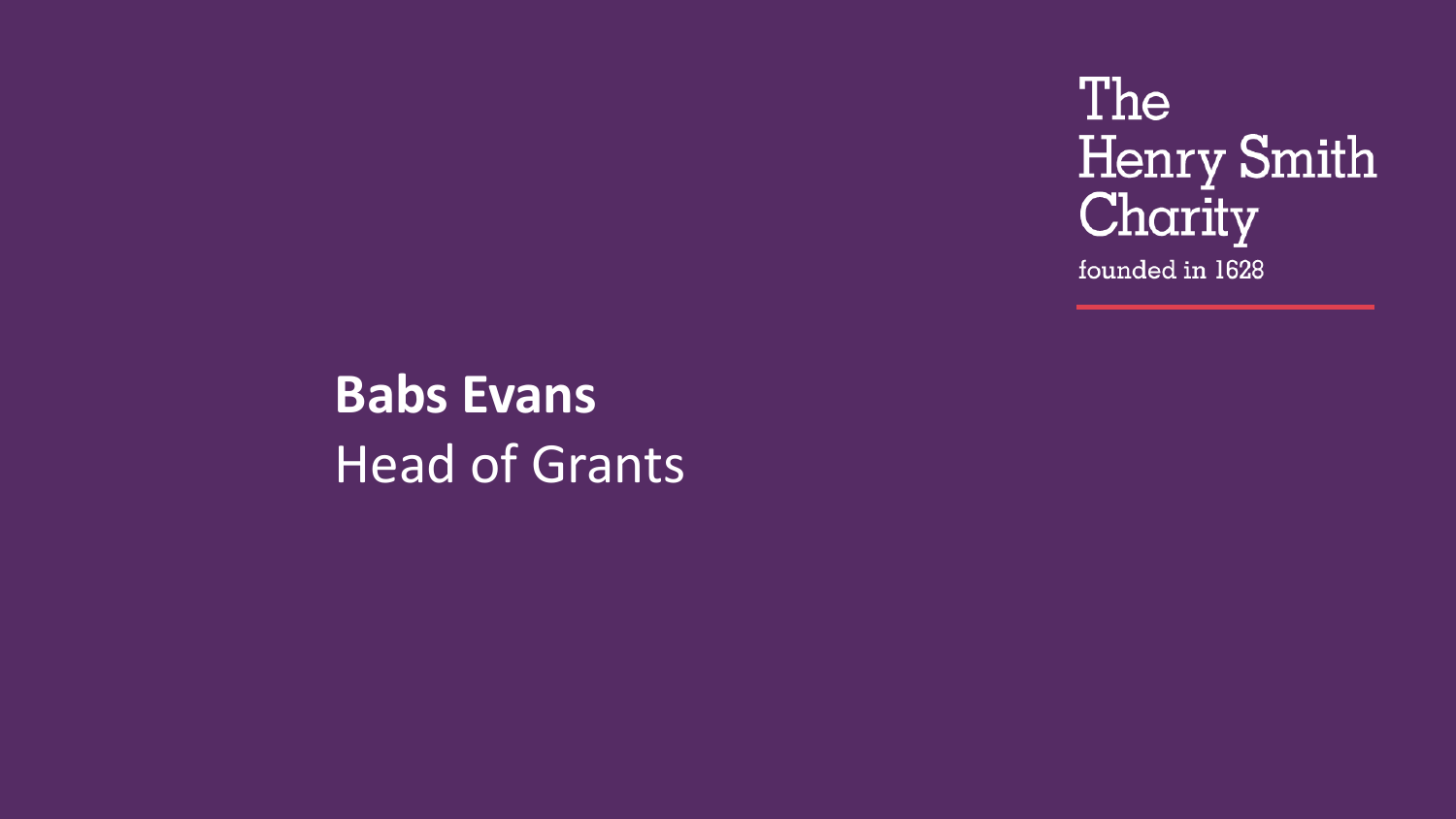## **The Henry Smith Charity**

- Established in 1628
- Henry Smith made his money from property
- He was a Christian and wished to promote the Christian faith, which we continue to do through our [Christian Projects Grants Programme](https://www.henrysmithcharity.org.uk/explore-our-grants-and-apply/christian-projects/christian-projects-overview)
- He didn't want his kin to be in poverty. We give grants to relatives of Henry Smith in financial need through our [Kindred programme](https://www.henrysmithcharity.org.uk/explore-our-grants-and-apply/kindred/kindred-overview/)
- h to he used to help the noor and • He wanted his wealth to be used to help the poor and those in need and our main grants programme is set up to align with this aim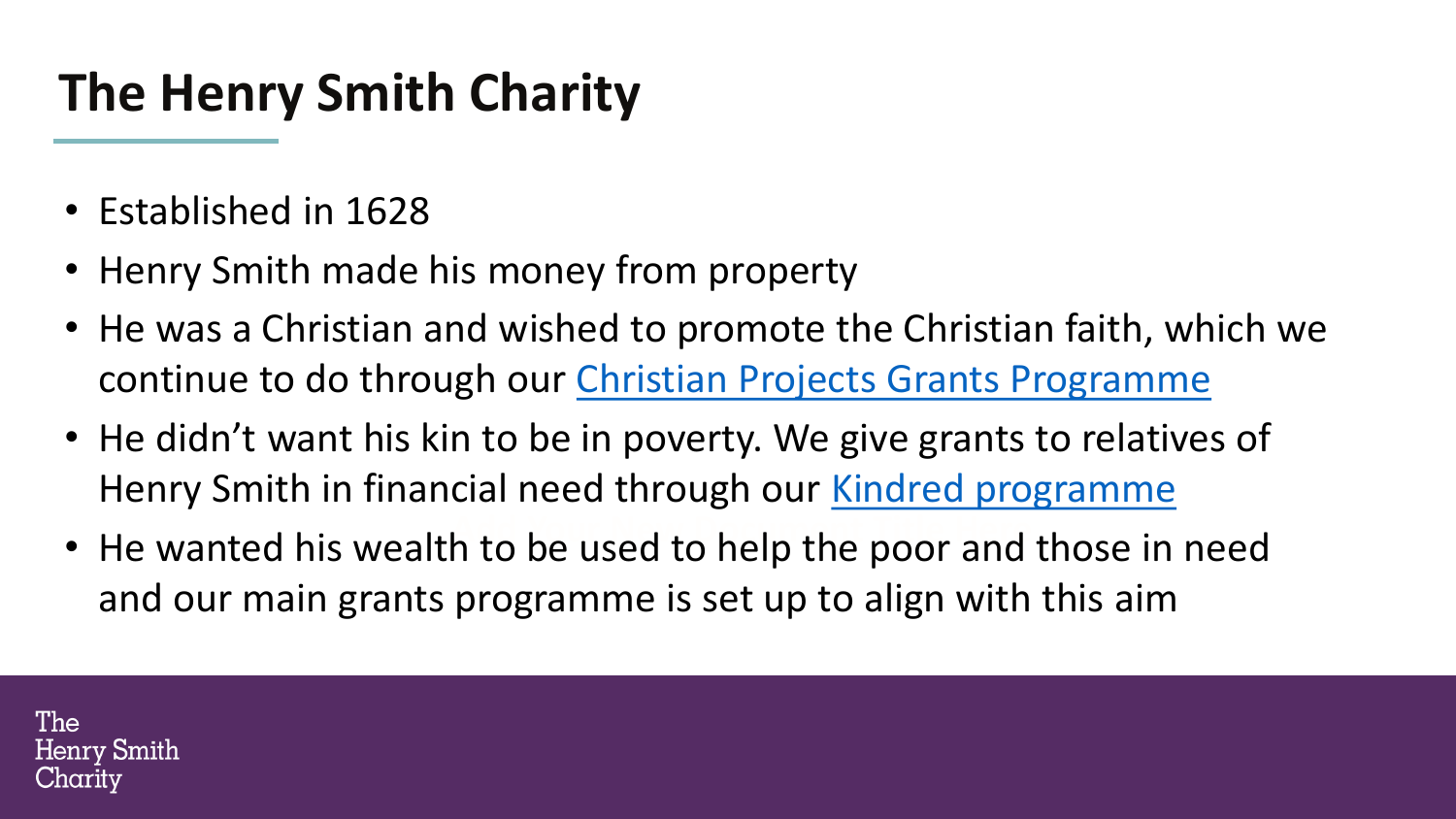#### **Main Grants programme**

- Improving Lives, Strengthening Communities
- £34.3m main grants 2021 and £1.3m Covid support to grant holders, planning £40m in 2022, plus £20m Covid grants (grant holders only)
- You can apply for three-year grants (to a maximum of nine years)
- Over 250 eligible applications are received each quarter
- There's a two stage process (20-25% get through to Stage 2)
- **Additional Additional Property** • After a Stage 2 assessment visit 85-90% are awarded
- Allow for a six-month process (but Stage 1 decision in about 8 weeks)

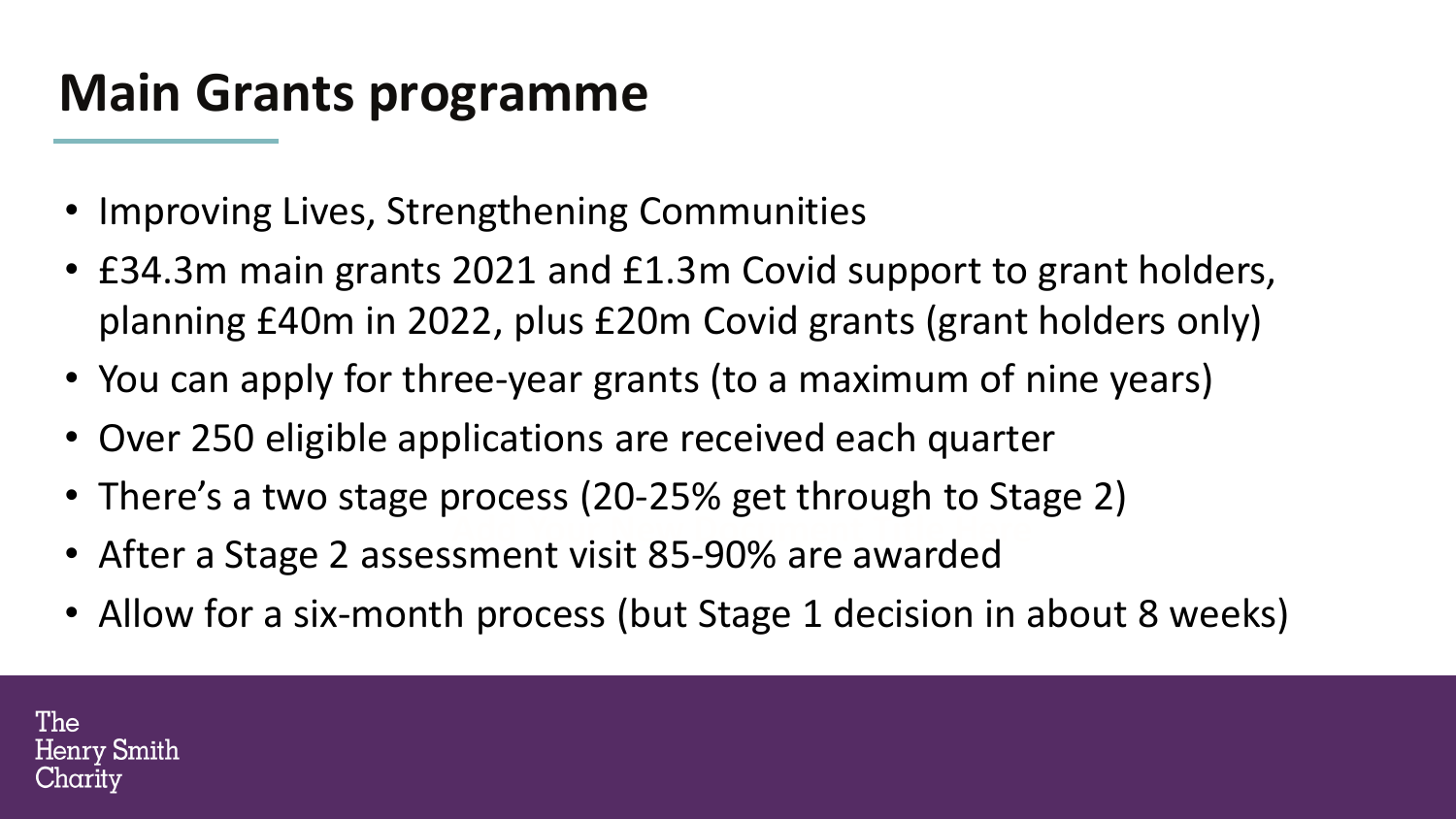## **Improving Lives**

- Outcomes focussed (six funding priorities)
- Organisation Income Range: £50k-£3m
- Grant size: up to £60k per year (running costs or project costs)
- **Add Your New Document Title Here** • Main reasons grants are not approved: Governance and Management, Safeguarding, Outcomes
- UK-wide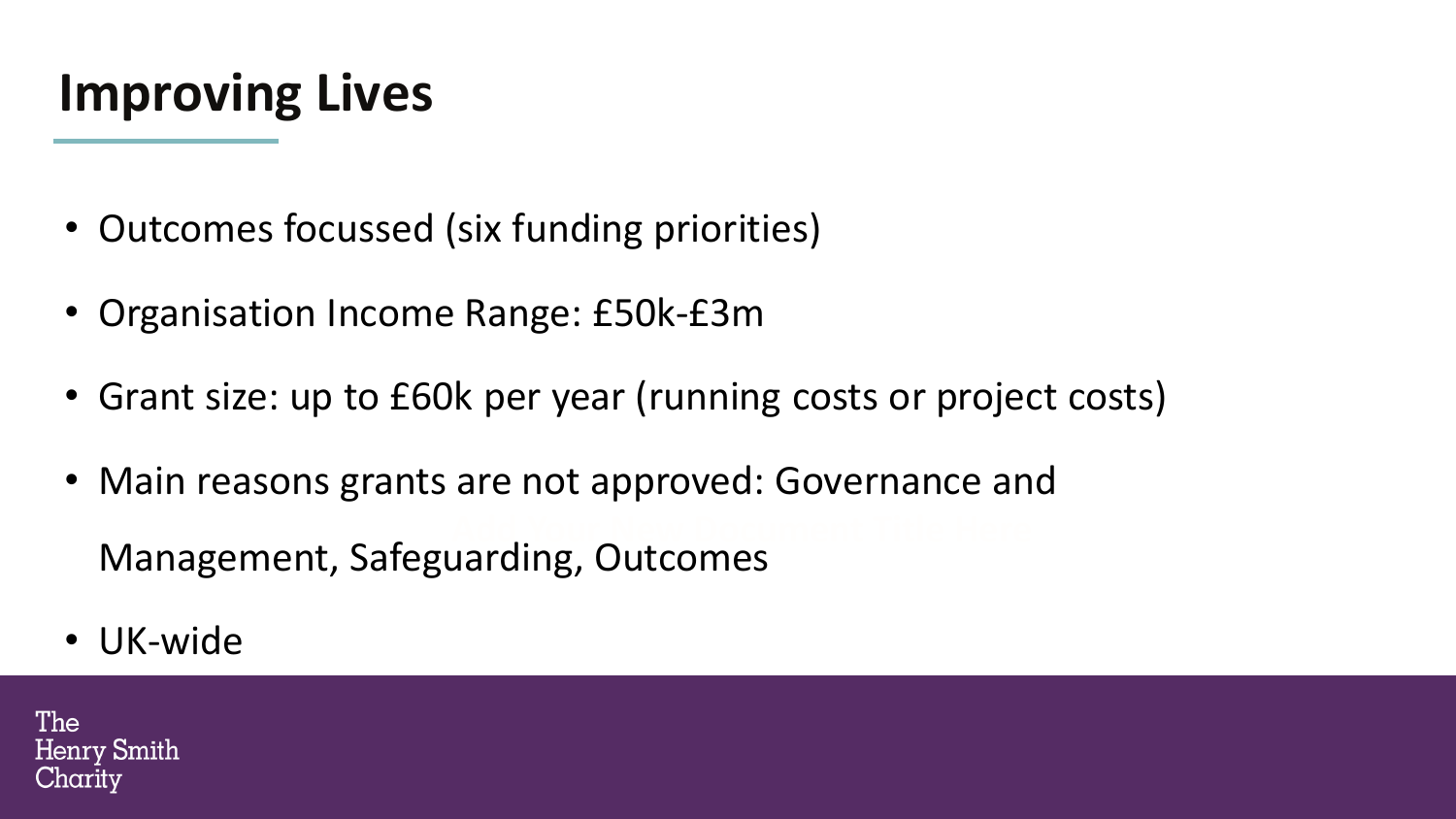## **Priority areas for outcomes**

- •Help at a critical moment
- •Positive choices
- •Accommodation/housing support
- •Employment and training
- **•Financial inclusion, rights and entitlements**
- •Support networks and family

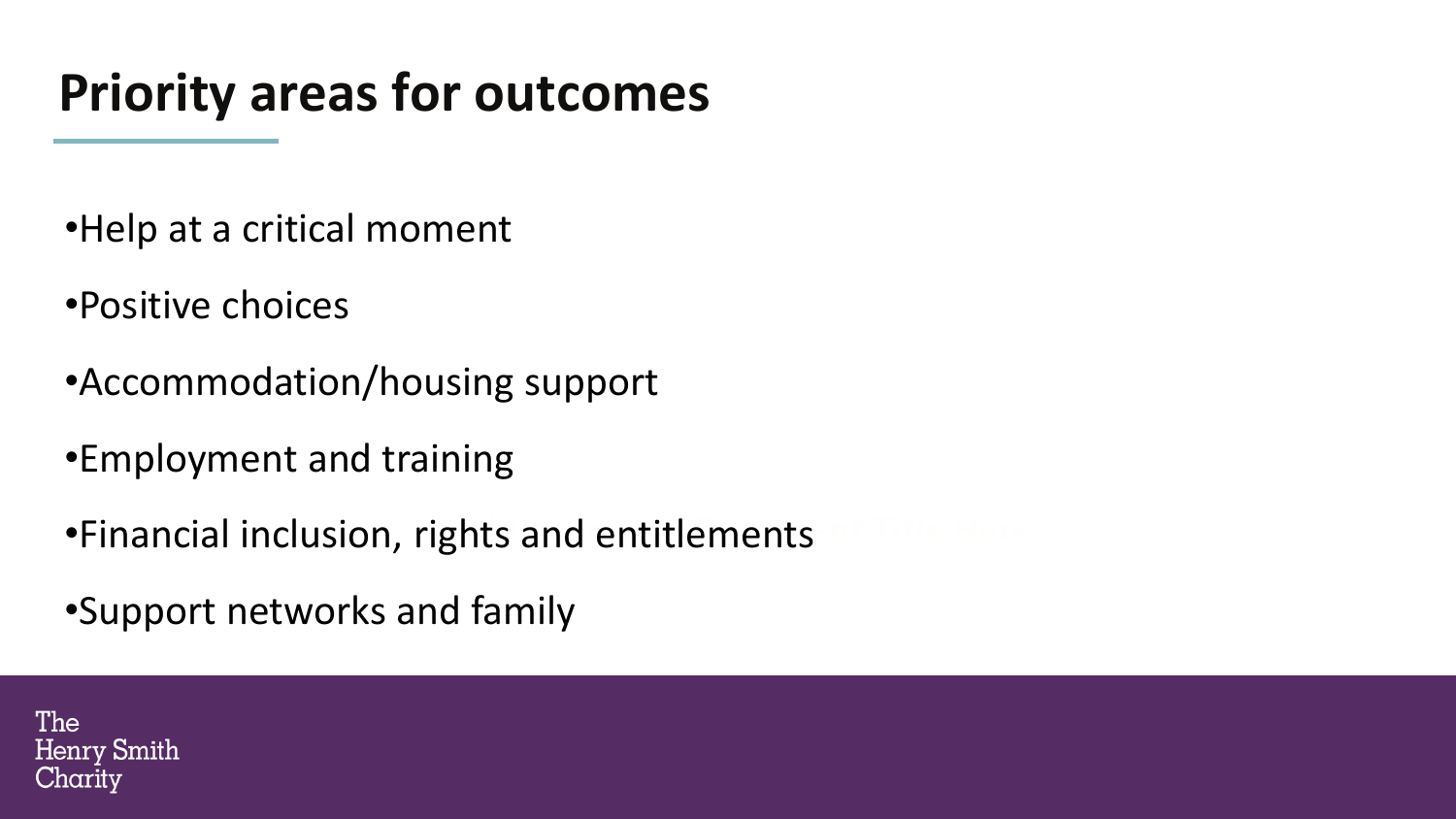# **Strengthening Communities**

- Activities focussed, run by and for communities based in, or next to areas of deprivation (10% most deprived England and Scotland; 15% Wales and NI)
- Organisational Income Range: £20k £500k
- Grant size: up to £60k per year (running costs)
- **Reasons grants not approved: Governance/Management, Safeguarding**
- UK-wide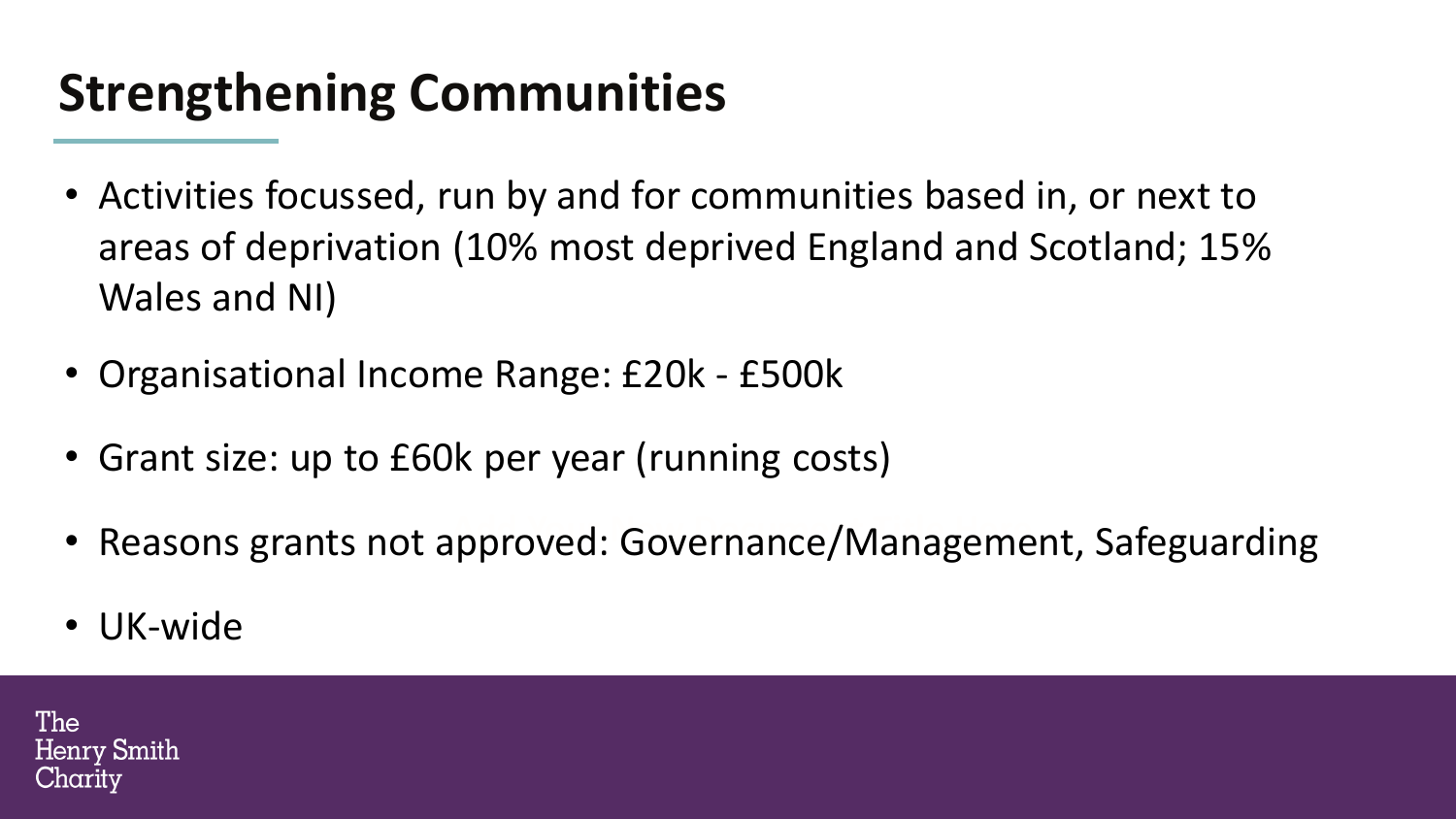## **Christian Projects Grants Programme**

- Aims to grow people's journey in Christian faith and grow churches
- Three priorities:
	- Meeting the spiritual needs of older people
	- Reaching out to the unchurched
	- Support and care for Anglican clergy
- **LO CHILE YOURS, MINIMITALLE TERM PC** • You can apply for up to three years, minimum £10k per year
- Allow for a five-month process
- Recently awarded grants